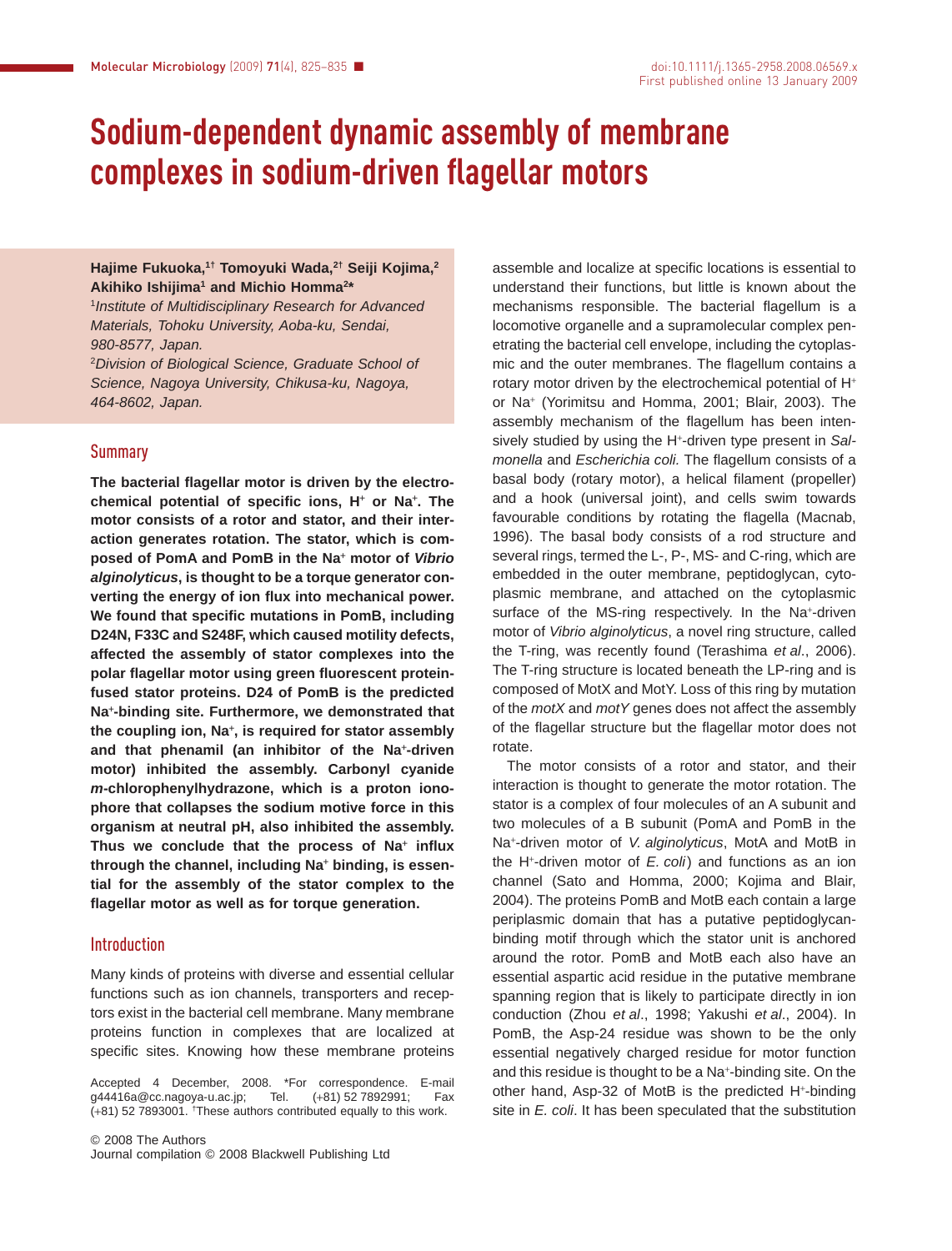#### 826 H. Fukuoka et al. ∎

of Asp to Asn mimics the H<sup>+</sup> -binding state, and the ion binding/dissociation at this residue triggers conformational changes in the stator that act on the rotor to drive rotation (Zhou *et al*., 1998; Braun *et al*., 1999; Kojima and Blair, 2001). It has been recently suggested that at least 11 independent torque-generating units or stator units, composed of the motor proteins, surround the basal body or the rotor (Reid *et al*., 2006).

In V. alginolyticus, the Na<sup>+</sup>-driven motor rotates a single polar flagellum at the cell pole. Therefore, we can easily monitor the stator assembly to determine its polar localization. In fact, we have shown that green fluorescent protein (GFP)-fused stator proteins, GFP-PomA and GFP-PomB, localize at the base of the polar flagellum with the partner protein, PomB or PomA and found that their localization depends on the presence of the flagellar rotor (Fukuoka *et al*., 2005). Furthermore, MotX and MotY of the T-ring are also required for localization of the stator proteins (Terashima *et al*., 2006), suggesting that the T-ring is involved in the incorporation of the stator complex into the flagellar motor, or involved in the stabilization of the stator complex in the flagellar motor. We have shown that MotX probably interacts with PomB and that the N-terminal region of MotY is essential for the association of the stator complexes around the rotor (Okabe *et al*., 2005; Kojima *et al*., 2008). These stator units are able to assemble to the basal structure after the flagellar structure is built, and are able to exchange with the new unit in the functioning motor, suggesting that the stator behaves more dynamically than previously expected (Leake *et al*., 2006). In this study, we showed that mutation of the putative Na<sup>+</sup> -binding site in PomB affected the assembly of stator complexes into the polar flagellar motor, and that the coupling ion, Na<sup>+</sup> , was required for the stator assembly around the flagellar rotor. The evidence provides a new concept: the coupling ion is not only used for generating rotational force but also required for motor assembly.

#### **Results**

#### *GFP-fused motor proteins*

To express GFP-fused stator proteins, the *gfp* gene was genetically fused to the 5′ end of the *pomA* or *pomB* gene to form *gfp-pomA* and *gfp-pomB* respectively (Fig. 1A). The genes were placed under the control of an arabinoseinducible promoter in pBAD33 derivative plasmids. When GFP-PomA was produced in  $\Delta$ *pomA* cells, a single punctate fluorescent signal was observed at the base of the polar flagellum (Fig. 1B). Similarly, GFP-PomB localized at the base of the polar flagellum of  $\triangle p o m B$  cells. In  $\Delta$ *pomAB* cells producing both GFP-PomB and wild-type PomA from a plasmid, cells swarmed slightly in semisolid agar (Fig. 1C and D). The swimming speed and fraction of



#### **Fig. 1.** GFP-fused stator proteins.

A. Diagram of the flagellar motor structure of *Vibrio alginolyticus* with GFP-fused stator proteins. Blue, red and green indicate PomA, PomB and GFP respectively. The orange circle in PomB indicates the aspartic acid residue that serves as the Na<sup>+</sup>-binding site. B. Colocalization of the polar flagellum and GFP-fused stator proteins. Cells were treated with rabbit anti-polar flagellum antibody and rhodamine-conjugated anti-rabbit secondary antibody (red). The green spots localized at the base of polar flagellum represent GFP-PomA in Δ*pomA* cells (left) and GFP-PomB in Δ*pomB* cells (right) respectively.

C. Swarming behaviour of cells producing GFP-fused stator proteins. Δ*pomAB* cells producing PomA and PomB, GFP-PomA and PomB, GFP-PomB and PomA, and GFP were grown on VPG500- 0.25% agar plates containing 0.006% arabinose at 30°C for 7 h. D. Magnified image of C. The small faint ring around the tightly packed colony is swarmed cells producing GFP-PomB and wild-type PomA (left). On the right is the colony of cells producing GFP.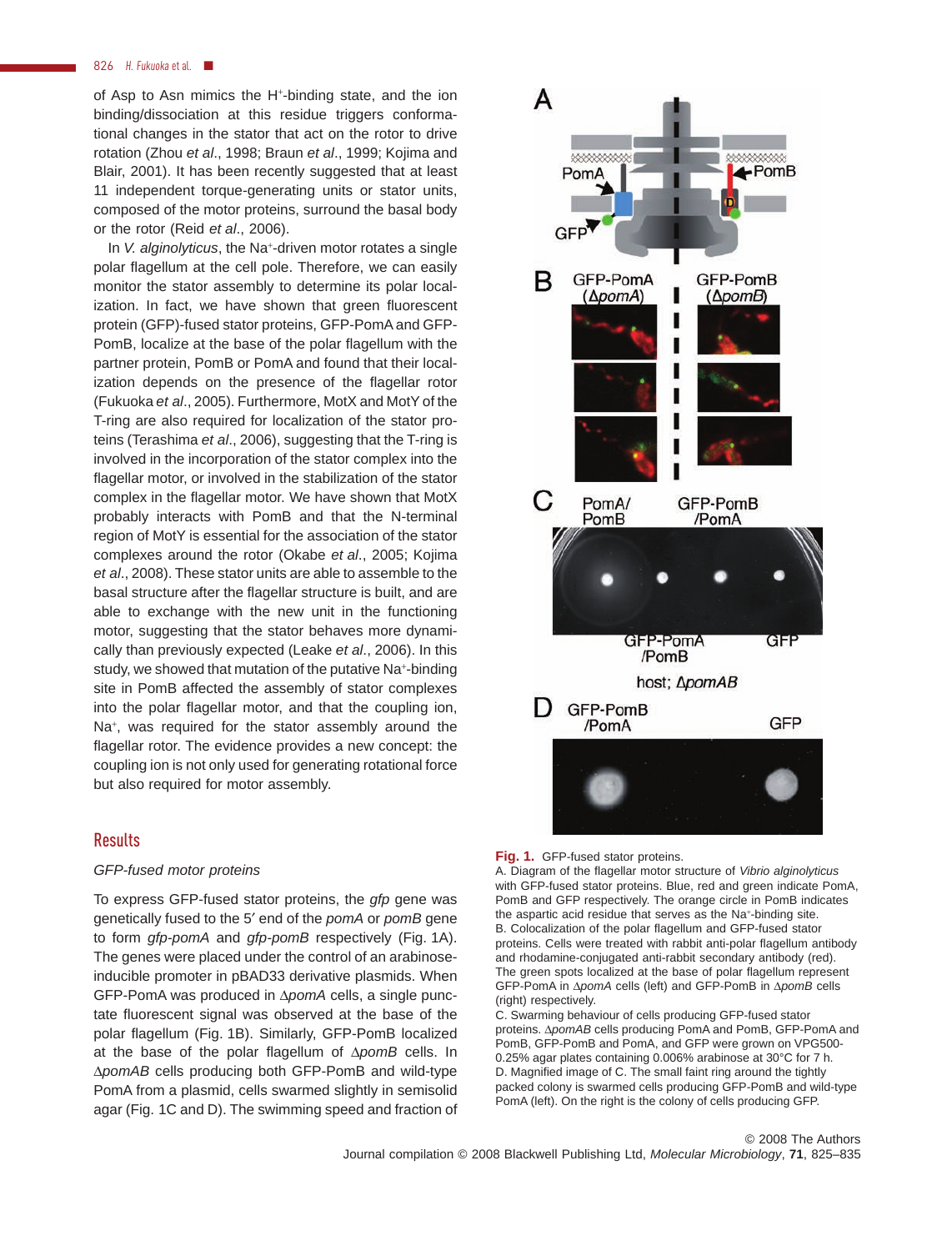Δ*pomAB* cells producing GFP-PomB and wild-type PomA in 500 mM Na<sup>+</sup> were 16  $\mu$ m s<sup>-1</sup> and 20% respectively. On the other hand, the swimming speed and fraction of ΔpomAB cells producing wild-type PomA and PomB from a plasmid were  $74 \mu m s^{-1}$  and 64%. Using oblique epi-illumination fluorescence microscopy, GFP-PomB appeared to localize at the base of the polar flagellum in cells rotating about tethered flagella (see Movies S1 and S2). Thus GFP-PomB is incorporated into the flagellar motor and retains weak function. However, cells producing GFP-PomA did not confer any motility. This suggests that the fused GFP does not inhibit the assembly of the stator but it abolishes the function of PomA.

## *Effects of various PomB mutations on the polar localization of motor proteins*

To investigate the effects of PomB mutations on the assembly of the stator, we mutated Asp-24, which is the

putative Na<sup>+</sup> -binding site (D24C, D24N), Phe-33, which is located in the putative transmembrane segment (F33C), and Thr-231 and Ser-248, which are located in the putative peptidoglycan-binding motif (T231I, S248F) based on previous information (Blair *et al*., 1991; Yakushi *et al*., 2004). First, we determined the effects of the mutations on motility. Mutant PomB proteins and PomA were coexpressed from a plasmid in the D*pomAB* strain and motility was investigated on soft agar plates (Fig. 2A). The D24C, D<sub>24</sub>N and S<sub>248</sub>F mutations did not confer any motility. whereas F33C showed very week motility as reported previously (Yakushi *et al*., 2004). T231I did not affect motility, which was unexpected because the corresponding mutation in MotB (T196I) caused a loss of motility (Blair *et al*., 1991). Each mutation was introduced into GFP-PomB or PomB and coexpressed with PomA or GFP-PomA from a plasmid in the D*pomAB* strain, and polar localization of the GFP-fused stator complex was observed by fluorescence microscopy. The fraction of



Fig. 2. A. Swarming behaviour of cells producing mutant PomB proteins. All mutant PomB proteins were produced in  $\Delta$ *pomAB* cells with wild-type PomA. Cells were grown on VPG500-0.25% agar plates at 30°C for 5 h. Mutations in PomB are shown on the side. B. The effects of the *pomB* mutations on the polar localization of stators.  $\Delta p$ omAB cells producing GFP-PomA/PomB or GFP-PomB/PomA with various PomB mutations (D24N, F33C, T231I and S248F) were observed in 500 mM Na<sup>+</sup> . Polar localized fractions of GFP-PomB are shown under the pictures. *n* is the total number of cells that were analysed to obtain the fractions.

C. Immunoblot of GFP-PomB variants and wild-type PomA in whole-cell extracts. Proteins were detected with anti-PomA1312 and anti-PomB93 antibodies respectively. Molecular mass values (kDa) are shown on the left side of the panels. Arrowheads marked with 1, 2, 3 and 4 indicate bands of PomA, GFP-PomB variants, GFP-PomA and PomB respectively. Arrowheads marked with an asterisk indicate non-specific bands detected by each antibody. *Vibrio* cells were grown in VPG500 medium containing 0.006% arabinose at 30°C for 4 h.

© 2008 The Authors Journal compilation © 2008 Blackwell Publishing Ltd, *Molecular Microbiology*, **71**, 825–835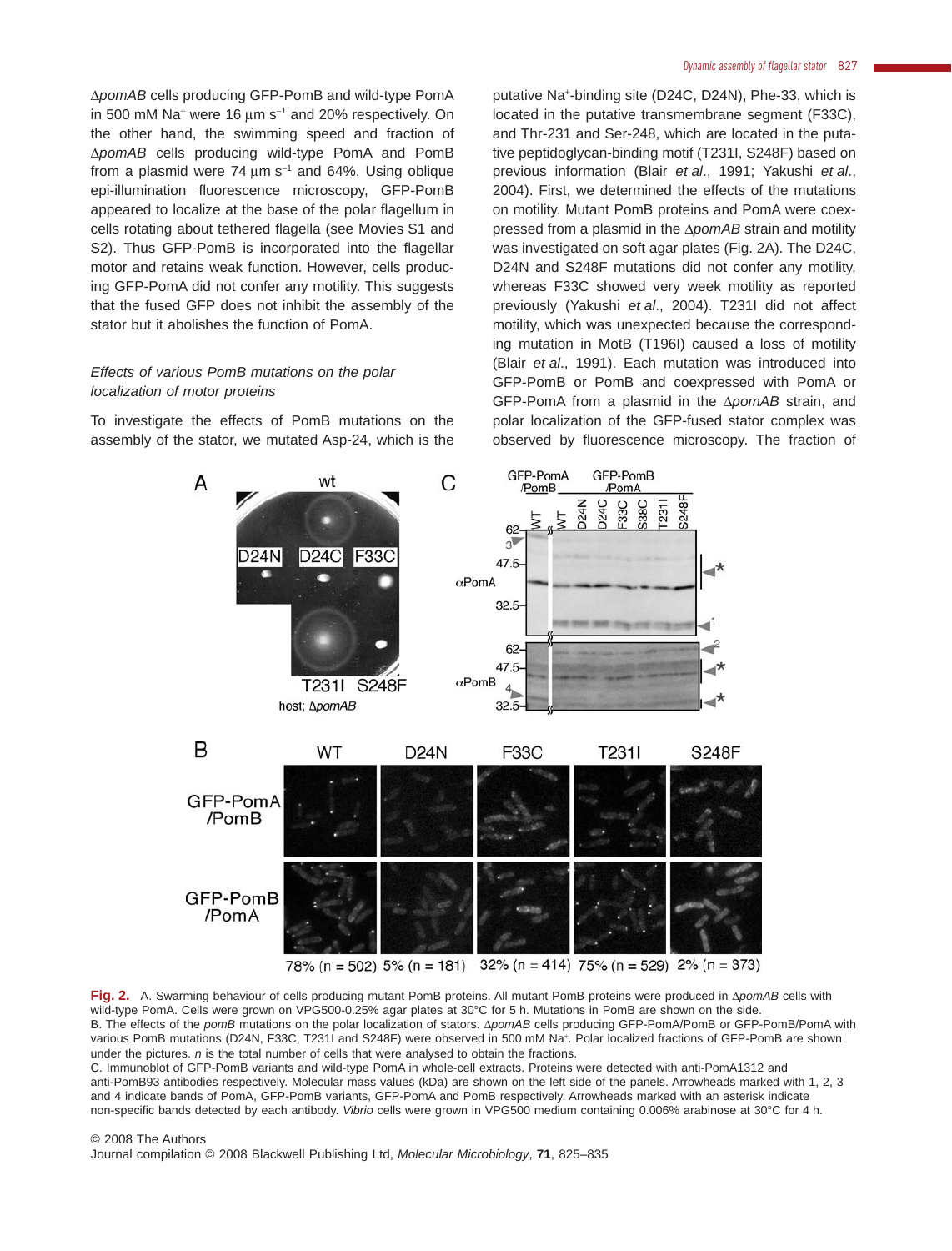



fluorescent dots that localized to the pole was drastically reduced by the D24 mutation; the fractions of GFP-PomB-D24N and GFP-PomB-D24C in the stator were 5% and 1%, respectively, in media containing 500 mM Na<sup>+</sup> (Fig. 2B, data not shown). In these strains, similar amounts of GFP-PomB variants and wild-type PomA were detected by immunoblotting (Fig. 2C). These results suggest that Asp-24 is essential for polar localization of stator proteins.

The polar localized fractions of GFP-PomB-F33C, GFP-PomB-T231I and, GFP-PomB-S248F with PomA were 32%, 75% and 2% respectively, and the polar localized fractions of GFP-PomA with the mutant PomB were similar (Fig. 2B). Similar amounts of GFP-PomB variants and wild-type PomA were detected in all strains by immunoblotting (Fig. 2C). There was good correlation between cell motility and the polar localization of the mutant PomB proteins investigated in this study. This correlation may suggest that the assembly of mutant PomB proteins into the flagellar motor was appropriately evaluated by determining the polar localization of GFP fusions.

#### *Sodium-dependent polar localization of motor proteins*

To examine the dependence of the polar localization of GFP stators on Na<sup>+</sup> , localization was observed in the presence or absence of Na<sup>+</sup> using normal epifluorescence microscopy. In a medium containing 500 mM Na<sup>+</sup>, polar localization of GFP-PomB was observed in approximately 80% of cells (Fig. 3, middle panels; Table 1). When the medium was replaced with Na<sup>+</sup>-free medium (containing

500 mM K<sup>+</sup> ) following centrifugation, the polar localized fraction decreased to 5%. However, the polar localization was restored to 71% when cells were resuspended in 500 mM Na<sup>+</sup> . Similar results were observed for GFP-PomA (Fig. 3, upper panels). In control cells producing GFP-FliG (Yorimitsu *et al*., 2003), which is one of the rotor components, fluorescent puncta were observed at the cell pole in about 80% of cells in either 500 mM or 0 mM Na<sup>+</sup> (Fig. 3, bottom panels). These results indicate that punctate fluorescent signals from GFP-stator proteins are dynamically localized and dispersed at the poles and the polar localization of PomA and PomB is dependent on Na<sup>+</sup> . The relocalization was not affected by the addition of kanamycin, an inhibitor of new protein synthesis, at 1 mg m $l^{-1}$  which is a concentration 10 times higher than the minimum inhibitory concentration for growth of *V. alginolyticus* cells (data not shown). Thus, new protein synthesis is not necessary to restore polar localization.

**Table 1.** Polar localized fractions of GFP-PomB under conditions that inhibit polar flagellar rotation.

| Conditions             | Polar localized fraction (%) |
|------------------------|------------------------------|
| Na <sup>+</sup> 500 mM | 78 $(n = 502)$               |
| $Na+$ 0 mM             | $5(n=215)$                   |
| 0 µM CCCP              | 49 ( $n = 1257$ )            |
| 20 µM CCCP             | 11 $(n = 2176)$              |
| 0 µM phenamil          | 53 $(n = 1142)$              |
| 100 µM phenamil        | 28 ( $n = 1054$ )            |
| 300 µM phenamil        | 21 $(n = 871)$               |
|                        |                              |

*n* is the total number of cells that were analysed.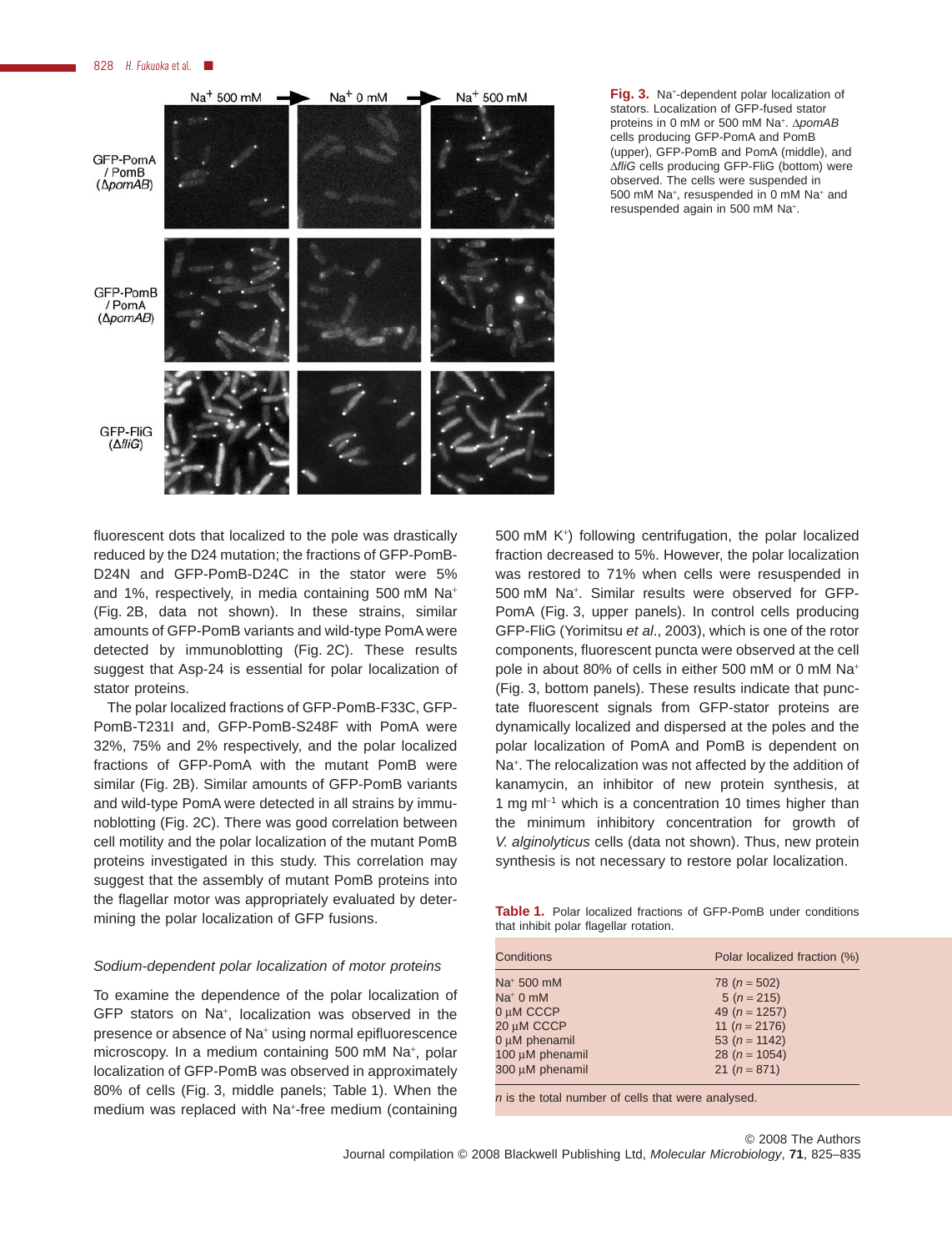

**Fig. 4.** Relationship between the polar localization of stators and the sodium ion concentration. The polar localized fraction of GFP-PomB (squares) and swimming fraction of VIO5 cells (circles), versus [Na<sup>+</sup>], relative to values in 500 mM Na<sup>+</sup>, are shown. GFP-PomB was produced in  $\Delta$ *pomAB* cells with PomA. Michaelis–Menten fits for polar localization and swimming fractions are depicted by solid and dotted lines respectively.

To detect the motion of GFP-PomB at higher time resolution, we observed the localization by oblique illumination epifluorescence microscopy using an EMCCD camera. In this microscopic system, a fluorescent punctum was observed at the cell pole and we observed many fluorescent puncta diffusing along the cell body (see Movie S3). Thus it appears that stator complexes that are not incorporated into the flagellar motor diffuse in the membrane pool as proposed by Leake *et al*. (2006). Stator complexes diffusing in the cytoplasmic membrane in Na<sup>+</sup> -free medium would relocalize to the cell pole upon addition of Na<sup>+</sup> .

# *Relationship between cell motility and polar localization of motor proteins*

If Na<sup>+</sup> affects the incorporation of stator complexes into the flagellar motor, there should be a correlation between the polar localization of stators and cell motility. We investigated the polar localization of GFP-PomB and the motility of VIO5 cells in various concentrations of Na<sup>+</sup> . Polar localization of GFP-PomB and the motile fraction of VIO5 cells were approximately constant in media containing from 100 mM to 500 mM Na<sup>+</sup>. In media with lower than 100 mM Na<sup>+</sup> , the localization and fraction of swimming cells were coordinately reduced (Fig. 4). There seems to be a correlation between the polar localization of stator proteins and cell motility. We assumed that the reduction of the swimming fraction at lower concentrations of Na<sup>+</sup> is due to the dissociation of the stator proteins from the flagellar motor.

#### *Stator complexes in the absence of sodium ions*

Previously, we reported that individually, the stator proteins PomA and PomB do not localize at the cell pole but the stator complex PomA/PomB does (Fukuoka *et al*., 2005). Therefore, we examined the size of the PomA/His-GFP-PomB complex purified from the cell membrane in the presence and absence of  $Na<sup>+</sup>$  by size exclusion chromatography. In both ionic conditions, the elution profiles and the complex size of PomA and GFP-PomB appeared the same; GFP-PomB and PomA were mainly eluted in fractions 10–15, and in fraction 10 and 12 respectively (Fig. 5, bottom panels). These results suggest that the PomA/PomB complex is retained in the absence of Na<sup>+</sup> , and that stator proteins move to the cell pole in the form of stator complexes.

## *Requirement of sodium motive force for the polar localization of motor proteins*

In *V. alginolyticus* cells, at neutral pH, sodium motive force (smf) is secondarily generated by the H<sup>+</sup>/Na<sup>+</sup> antiporter using proton motive force (pmf) (Yorimitsu and Homma, 2001). Under these conditions, addition of the proton-ionophore CCCP (carbonyl cyanide



**Fig. 5.** Size exclusion chromatography. Proteins eluted from the Superdex 200 10/300 GL column in fractions were condensed by precipitation with trichloroacetic acid and were analysed by SDS-PAGE followed by immunoblotting. PomA was detected with anti-PomA1312 antibody, and PomB and GFP-PomB were detected with anti-PomB93 antibody. Numbers shown on top of the columns indicate fraction numbers from the size exclusion column elution. Arrowheads indicate molecular markers used in the size exclusion experiment.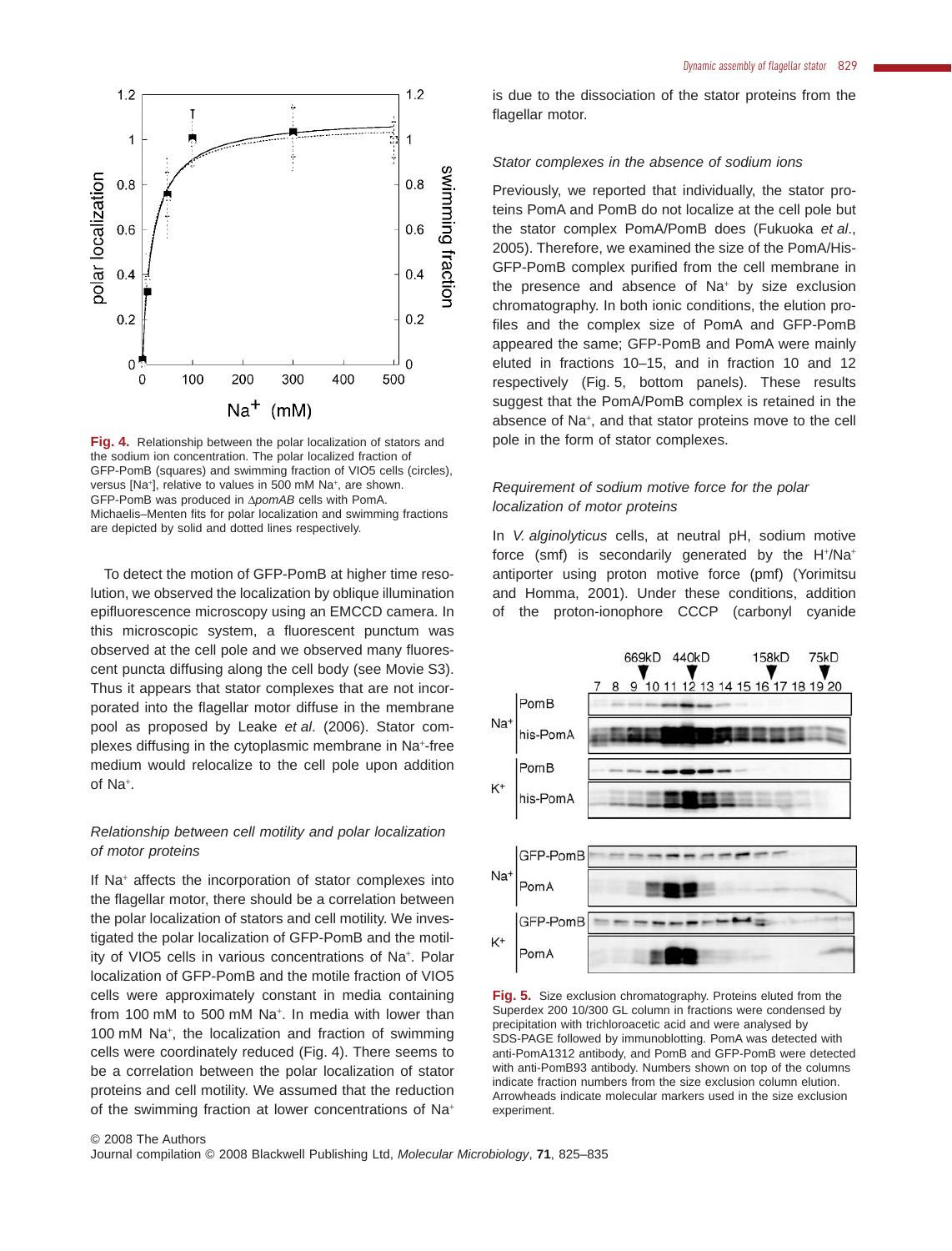

Fig. 6. Effect of CCCP on the Na<sup>+</sup>-dependent polar localization of stators. **ApomAB** cells producing GFP-PomB and PomA in 50 mM Na<sup>+</sup> (pH 7.0) were observed in the presence of 0  $\mu$ M, 20  $\mu$ M CCCP. White arrowheads indicate polar localization in the presence of CCCP.

*m*-chlorophenylhydrazone) collapses pmf and hence smf. In medium containing 50 mM Na<sup>+</sup> (only this experiment was carried out at pH 7.0), the polar localized fraction of GFP-PomB was 49% in the absence of CCCP. On the other hand, the polar localized fraction was drastically decreased to 11% in the presence of  $20 \mu M$ CCCP (Fig. 6, Table 1). In the presence of CCCP, most VIO5 cells did not swim, although a small fraction of cells was very slowly motile. smf seemed to be required for stator assembly around the rotor in the sodiumdriven motor.

## *Effect of sodium-driven motor inhibitor on the polar localization of motor proteins*

The rotation of Na<sup>+</sup>-driven flagellar motors is specifically inhibited by the non-competitive inhibitor phenamil (Atsumi *et al*., 1990; Kojima *et al*., 1999). We investigated whether phenamil affects the polar localization of the stator in medium containing 500 mM Na<sup>+</sup>. In the absence of phenamil, the polar localized fraction of GFP-PomB was 53% (Fig. 7, Table 1). This reduced polar localization compared with the control experiments is probably due to the solvent for phenamil, dimethyl sulphoxide (DMSO). With 100  $\mu$ M and 300  $\mu$ M phenamil, the polar localized fraction of GFP-PomB was reduced to 28% and 21% respectively (Fig. 7, Table 1). In the presence of phenamil, most VIO5 cells did not swim but we observed a few moving cells. Phenamil affected the Na<sup>+</sup>-dependent assembly of stator proteins into the motor. Polar localization of GFP-PomB was rarely observed in Na<sup>+</sup>-free medium with or without 100 uM phenamil (data not shown). The results indicate that the sodium-channel inhibitor prevents the polar localization of the stator complex, although the effect is not perfect.

# **Discussion**

The bacterial flagellar motor, which is driven by the electrochemical potential of specific ions,  $H^+$  or Na<sup>+</sup>, is a supramolecular complex embedded in the cell membrane. The stator, which is composed of PomA and PomB, functions as an ion channel and is thought to be a torque generator converting the energy of ion flux into mechanical power via the interaction with the rotor. Multiple stator units assemble around the rotor and these units are able to exchange with new units even after the flagellar structure has been built. Leake *et al*. (2006) reported that the stator complex can be exchanged in the functional motor, indicating that each stator behaves more dynamically than previously expected. When a mutation is introduced at the Asp-24 residue of PomB, which is the putative Na<sup>+</sup> -binding site, the polar localization of the fluorescent punctum was drastically reduced even in media containing 500 mM Na<sup>+</sup>. It is likely that in this mutant, the stator complex might not be assembled into the motor because Na<sup>+</sup> ions do not bind to their binding site. In the proton-driven motor of MotB, which is a PomB homologue, the substitution of Asp to Asn in the putative ionbinding site is assumed to mimic a H<sup>+</sup>-binding state (Zhou *et al*., 1998; Kojima and Blair, 2001). If this assumption is applied to the Na<sup>+</sup>-driven motor, the polar localization of



**Fig. 7.** Effect of phenamil on the Na<sup>+</sup>-dependent polar localization of stators. ApomAB cells producing GFP-PomB and PomA in 500 mM Na<sup>+</sup> were observed in the presence of 0  $\mu$ M, 100  $\mu$ M and 300  $\mu$ M phenamil.

© 2008 The Authors Journal compilation © 2008 Blackwell Publishing Ltd, *Molecular Microbiology*, **71**, 825–835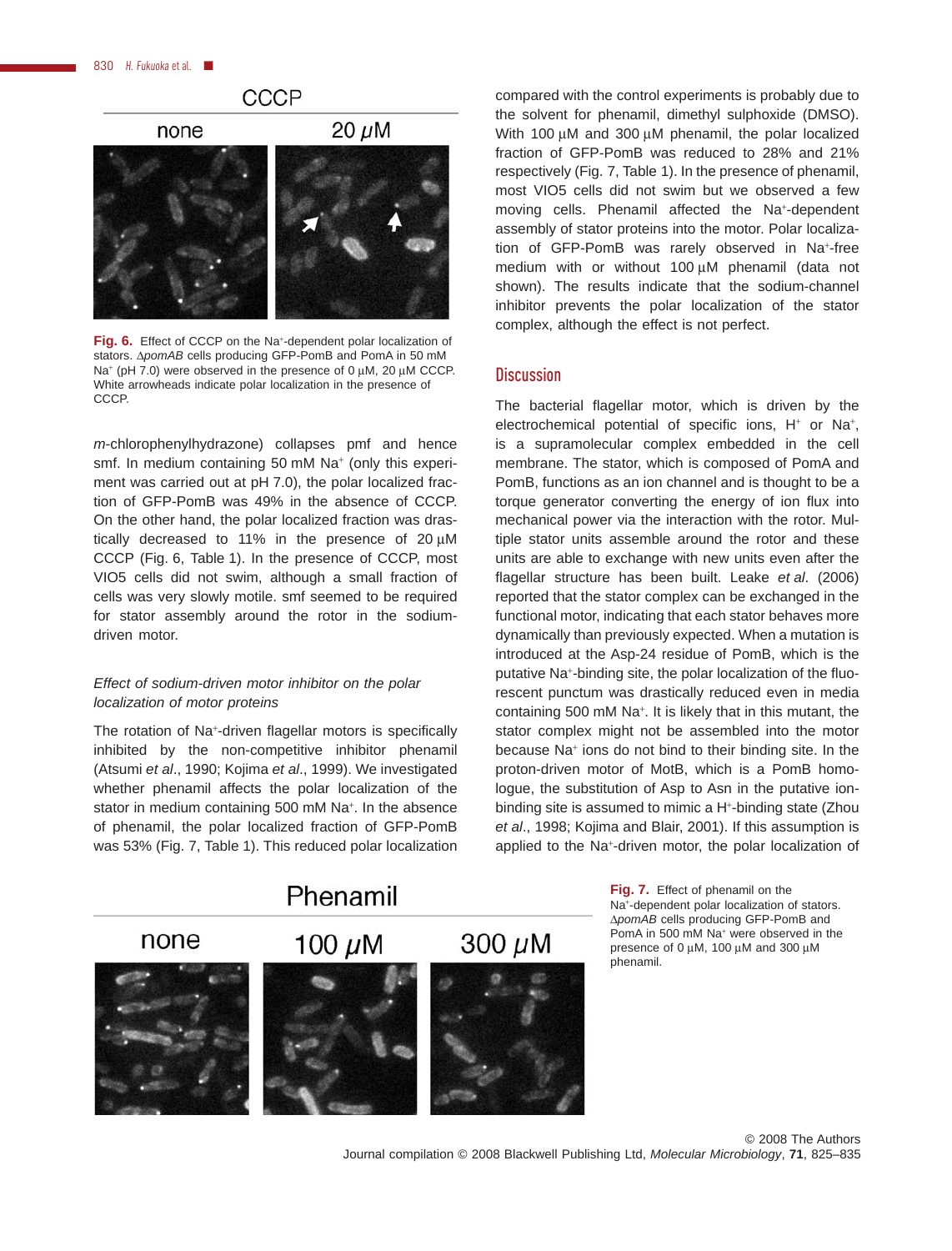the stator complex may not be reduced by the D24N substitution. Our data suggest that the substitution of Asp-24 to Asn may not mimic the ion-binding state in the sodium motor because the size of a sodium ion is larger than that of a proton. The polar localization was reduced by the mutation of PomB-F33 which is a bulky side-chain that is located in the transmembrane segment of PomB. However, the complex containing the PomB-F33C mutation still localized at the cell poles. This residual localization is consistent with the fact that PomB-F33C confers very weak motility. The assembly of stator complexes into the flagellar motor does not seem to be severely affected by the mutation of PomB-F33C, but the motility was significantly reduced. So, we speculate that this mutation more severely affects energy transduction than stator assembly around the rotor. The Ser-248 residue is located in the peptidoglycan-binding motif of PomB and both the function and polar localization of PomB were lost in the S248F mutant. The S248F mutation may abolish binding of PomB to peptidoglycan or the T-ring, and consequently the stator complex could not assemble around the flagellar motor.

Next, we found that the polar localization of stator proteins depends on the extracellular Na<sup>+</sup> concentration. We could easily and reversibly regulate the polar localization of the stator complex by changing the concentration of Na<sup>+</sup> in the buffer. In addition, the polar localization of stator proteins was drastically reduced under conditions that collapsed the smf even when Na<sup>+</sup> was present. We examined whether the stator complex, 4PomA:2PomB, was dissociated in the absence of Na<sup>+</sup> . We isolated stator complexes with similar molecular size both in the presence or absence of Na<sup>+</sup>, indicating that the complex is retained without Na<sup>+</sup> . In the presence of phenamil, which is a specific non-competitive inhibitor of the  $Na<sup>+</sup>$  channel or the Na<sup>+</sup> -driven flagellar motor, the polar localization of GFP-PomB was reduced. These results indicate that the assembly of the stator complex into the flagellar motor requires not only Na<sup>+</sup> but also smf in the Na<sup>+</sup>-driven motor of *V. alginolyticus*. Now we realize that motor rotation is regulated by the ion flux as well as by the association/ dissociation of stator complexes via the coupling ion in the motor complex. Similar regulation was found in a polar flagellar motor of *Shewanella oneidensis* that has two potential stator systems, PomAB for Na<sup>+</sup>-driven motor and MotAB for H<sup>+</sup> -driven motor (Paulick *et al*., 2009). It has been shown that the polar flagellum is powered by both of the stator systems and their localizations are regulated in response to sodium concentrations.

In reconstituted Na<sup>+</sup> -driven motors in *E. coli*, we observed the stepwise increase of rotational speed with time after the replacement of 0.1  $\mu$ M Na<sup>+</sup> with 85 mM Na<sup>+</sup> in the medium (Sowa *et al*., 2005). This result is consistent with our interpretation that the assembly of stator complexes into the flagellar motor depends on their coupling ion, because if the stator complex is kept in the motor at low Na<sup>+</sup> concentrations, the rotational speed should be restored immediately to the original speed and a stepwise increase in the rotational speed should not be detected. The following physiological evidence also supports our results. The motility of *Rhodopseudomonas sphaeroides* is lost when the pmf is dissipated by the dark with addition of a H<sup>+</sup> uncoupler. Cell motility can be recovered upon regeneration of the pmf following illumination. However, cell motility did not immediately restart upon redevelopment of pmf (Armitage and Evans, 1985; Evans and Armitage, 1985). In these reports, authors discussed the possibility that the delay in re-initiation of motility is caused by the dissociation of stator units from the motor under the 0 pmf conditions, or by the inhibition of  $H^+$  flow by direct interaction between the  $H<sup>+</sup>$  uncoupler and the motor. In the H<sup>+</sup> -driven motor of *E. coli*, the recover of motor rotation also appears to be delayed after the pmf is recharged (Fung and Berg, 1995). These observations may suggest that the membrane potential is required for the assembly of stator proteins into the flagellar motor in the H<sup>+</sup>-driven motor as we have shown in the Na<sup>+</sup>-driven motor.

Based on the present results and the evidence as described above, we propose a hypothetical model of stator assembly onto the flagellar motor (Fig. 8). At first, PomA and PomB form the stator complex in the cytoplasmic membrane, and Na<sup>+</sup> does not flux into the cytoplasm. Hosking *et al*. (2006) proposed a mechanism that prevents H<sup>+</sup> flow into the cytoplasm via unincorporated stator complexes. When the Na<sup>+</sup> concentration outside the cytoplasmic membrane is sufficient (in the presence of smf), the stator complex interacts with the rotor (flagellar basal body), for example, via interactions between PomB and the T-ring, or between PomA and FliG. As a result of this interaction, the sodium ion channel is opened and Na<sup>+</sup> binds to its binding site. The bound Na<sup>+</sup> is released from the complex and fluxed into the cytoplasm, and consequently, rotational force is generated. Subsequently, Na<sup>+</sup> immediately binds to its binding site (Asp-24), and then the Na<sup>+</sup> -bound form of the stator complex again interacts with the rotor. So, the stator complex is retained in the motor by continuous Na<sup>+</sup> influx. In the absence of smf, the stator complex may not interact strongly with the rotor.

In the present study, we demonstrated that regulation of motor function occurs by the association/dissociation of stator complexes via their coupling ion. This type of regulation has been proposed for V-ATPase, which is a rotary motor that pumps out protons using the energy of ATP hydrolysis; the function of V-ATPase is regulated via reversible association/dissociation of the  $V_1$  sector (soluble) and the  $V_0$  sector (membrane bound) (Kane and Smardon, 2003). V-ATPase is only active when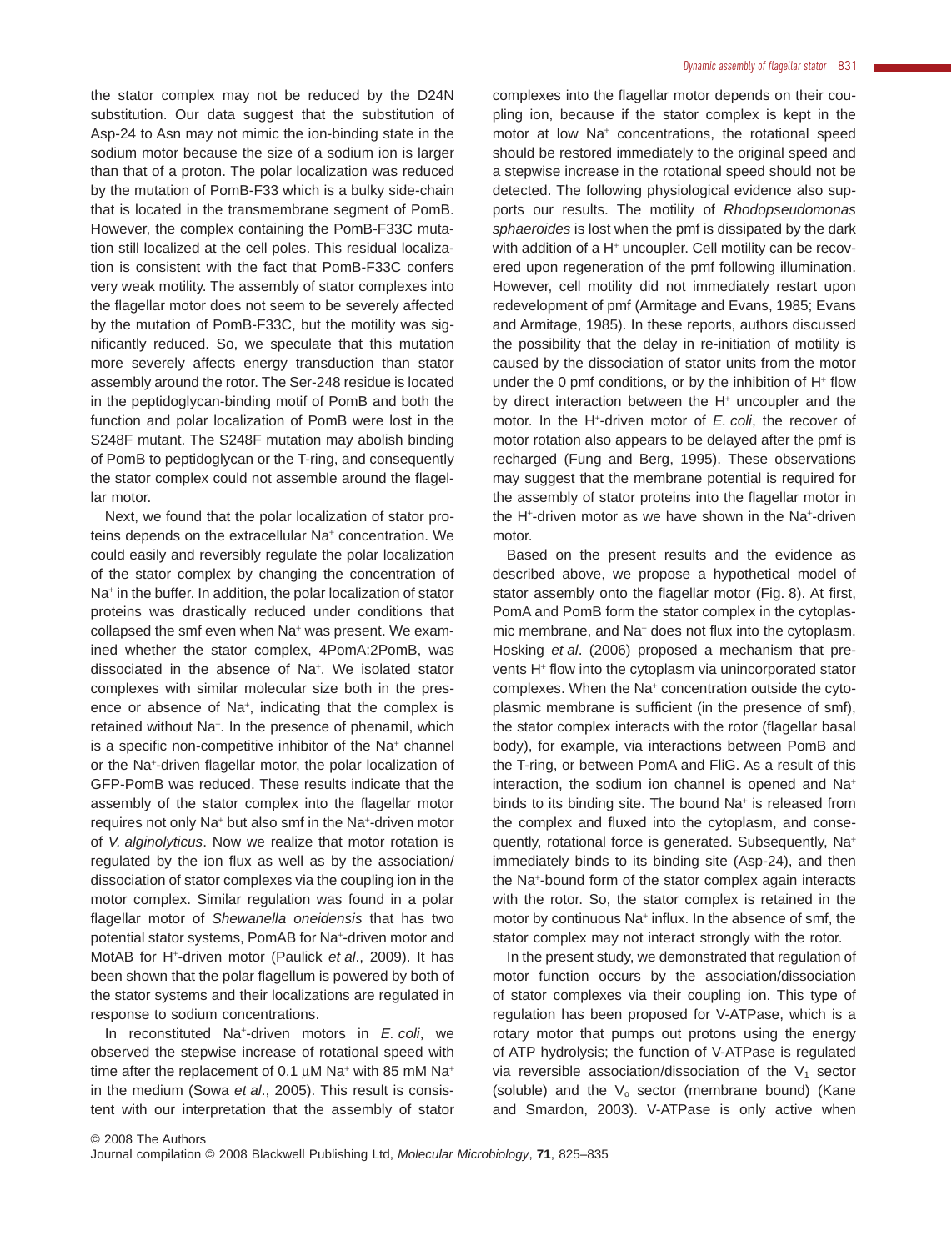

**Fig. 8.** Model of the stator assembly in the sodium-driven polar flagellar motor of *Vibrio*. PomA and PomB are coloured light grey and dark grey respectively. White circles with D in the PomB transmembrane region indicate the aspartic acid residue that binds Na<sup>+</sup> ions. Black circles indicate Na<sup>+</sup> ions.

A. PomA and PomB form a 4A:2B complex independent of Na<sup>+</sup>. B. The PomA/PomB complex diffuses in the inner membrane, and the PomA/PomB complex can locate around the rotor through the association with MotX in the T-ring or FliG. Then, Na<sup>+</sup> binds to its binding site (Asp-24).

C. The bound Na<sup>+</sup> is released from the complex and generates a rotational force. The stator complex is released from the rotor. Subsequently Na<sup>+</sup> immediately binds to its binding site (Asp-24), and the Na<sup>+</sup> -bound form of the stator complex interacts with the rotor again. So, the stator complex is retained in the motor by the continuous Na<sup>+</sup> influx.

both sectors are assembled in the plasma membrane. Although the mechanism of association/dissociation is not well understood, their dissociation is known to be caused by glucose deprivation or a change in pH. Thus the activity of V-ATPase is regulated in response to environmental signals. Regulation of molecular machines by association/ dissociation of relevant components may make it possible to rapidly respond to environmental changes and allow the recycling of the components without the requirement for *de novo* synthesis. The control of a molecular machine by association/dissociation of its components might be a strategy that evolved to allow organisms to live in varying environments. Our study provides clear and direct evidence that the function of the flagellar motor is regulated by dynamic coupling ion-dependent assembly of the structure. We predict that other supramolecules in the membrane, such as transporters or respiratory complexes, may be regulated in a similar way.

# Experimental procedures

#### Vibrio *strains, plasmids and cell preparation*

Bacterial strains and plasmids used in this study are shown in Table 2. *Vibrio* strains were derived from strain VIO5, which has wild-type polar flagella (Okunishi *et al*., 1996). NMB190 was transformed with pHFGA, NMB191 was transformed with pHFGAB or pHFGBA2, NMB192 was transformed with pJN227, and NMB198 was transformed with pTY201 respectively (Yorimitsu *et al*., 2003; Fukuoka *et al*., 2005). To investigate the function of PomB mutants, NMB191 was transformed with derivatives of plasmid pJN152 (Fukuoka *et al*., 2005). All point mutations were introduced by PCR using *pfu* DNA polymerase (Stratagene). Cells were precultured in VC medium and then grown in VPG500 medium. Chloramphenicol and kanamycin were added to final concentrations of  $2.5 \mu g$  m $^{-1}$  and 100  $\mu g$  m $^{-1}$  respectively. For swarming assays, overnight cultures were spotted onto VPG500 plates containing 0.25% agar.

#### *Observation of localization with fluorescence microscopy*

Overnight cultures were inoculated into VPG500 medium (1/100 volume) containing 0.006% arabinose for production of GFP-fused stator proteins and 0.01% arabinose for production of GFP-FliG, and cells were grown for 4 h at 30°C. To analyse the recovery of polar localization, 6 ml of cultures was harvested by centrifugation and suspended in 1.2 ml of TMN500 medium [50 mM Tris-HCl (pH 7.5), 5 mM  $MgCl<sub>2</sub>$ , 5 mM glucose, 500 mM NaCl], and incubated for 15 min. One hundred microlitres of cell suspension was retained for observation. The remaining 1.1 ml was centrifuged and cells were suspended in 1 ml of TMN0 medium [50 mM Tris-HCl ( $pH$  7.5), 5 mM  $MgCl<sub>2</sub>$ , 5 mM glucose, 500 mM KCI]. Cells were harvested by centrifugation and suspended in 360 µl of TMN0 and incubated for 15 min. One hundred microlitres of this cell suspension was retained for observation. The remaining 260 µl was centrifuged and cells were suspended in TMN500 medium. One milligram per millilitre of kanamycin was added to motility media to prevent synthesis of GFPfusion proteins.

To investigate the effect of various concentrations of Na<sup>+</sup>, 1 ml aliquots of cell cultures were centrifuged and cell pellets were suspended in 1 ml of TMN0 (500 mM KCl), TMN10 (10 mM NaCl, 490 mM KCl), TMN50 (50 mM NaCl, 450 mM KCl), TMN100 (100 mM NaCl, 400 mM KCl), TMN300 (300 mM NaCl, 200 mM KCl) and TMN500 (500 mM NaCl) respectively. Cells were harvested by centrifugation and suspended in 200  $\mu$ l of the same medium.

To investigate the effect of phenamil, 1 ml aliquots of cell culture were centrifuged and cell pellets were suspended in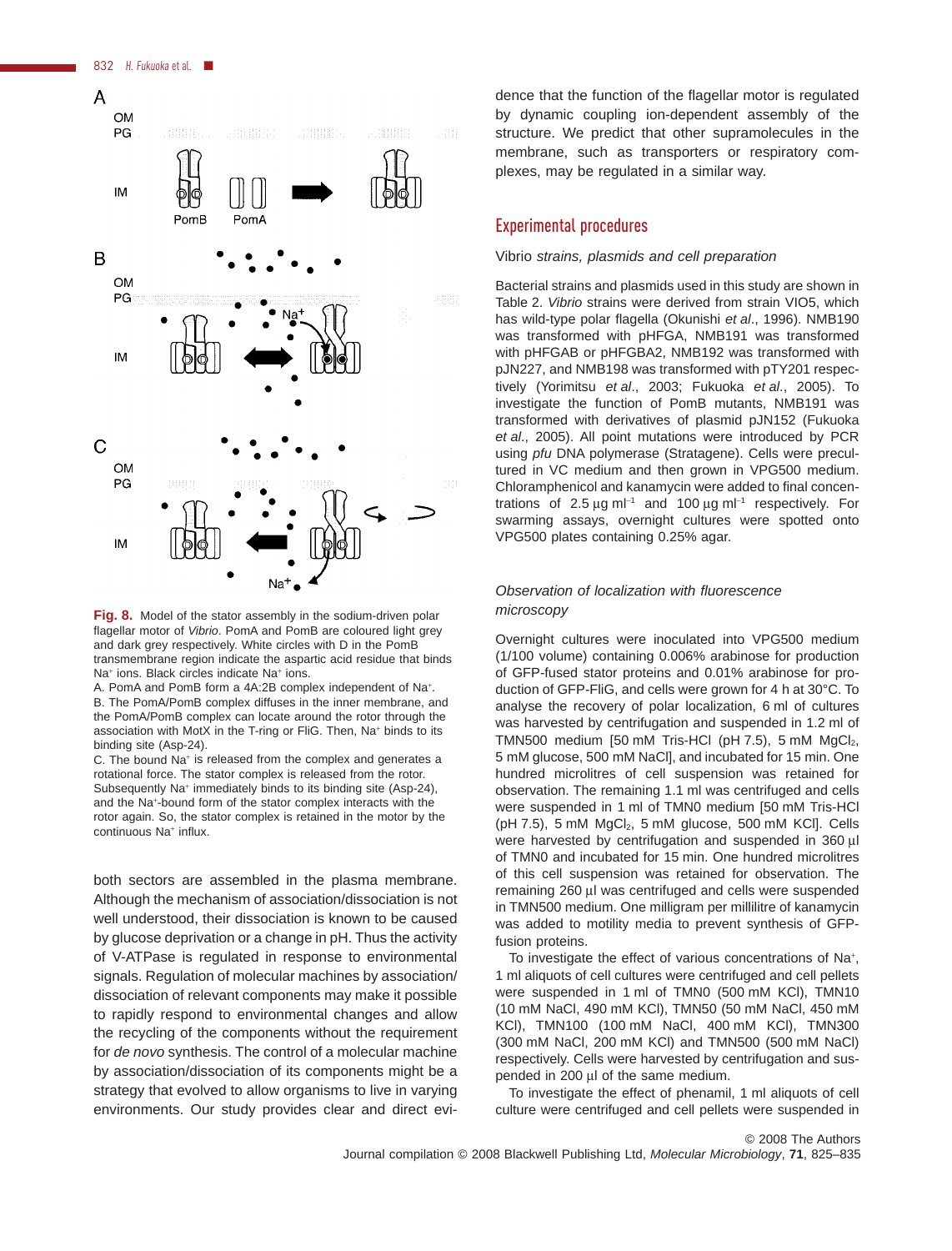#### **Table 2.** Bacterial strains and plasmids.

| Strain or plasmid | <b>Description</b>                                                              | Source or reference           |
|-------------------|---------------------------------------------------------------------------------|-------------------------------|
| V. alginolyticus  |                                                                                 |                               |
| VIO <sub>5</sub>  | Rif <sup>'</sup> , Pof <sup>+</sup> , Laf <sup>-</sup>                          | Okunishi <i>et al.</i> (1996) |
| <b>NMB190</b>     | Rif', Pof <sup>+</sup> , Laf <sup>-</sup> $\Delta$ <i>pomA</i>                  | Asai et al. (1999)            |
| <b>NMB191</b>     | Rif', Pof <sup>+</sup> , Laf <sup>-</sup> $\Delta$ <i>pomAB</i>                 | Yorimitsu et al. (1999)       |
| <b>NMB192</b>     | Rif', Pof <sup>+</sup> , Laf <sup>-</sup> $\triangle pomB$                      | Asai et al. (2003)            |
| <b>NMB198</b>     | Rif <sup>r</sup> . Pof <sup>+</sup> . Laf <sup><math>\triangle</math>fliG</sup> | Yorimitsu et al. (2003)       |
| Plasmid           |                                                                                 |                               |
| pSU41             | Km', Plac, $lacZ\alpha$                                                         | Bartolome et al. (1991)       |
| pBAD33            | Cm <sup>r</sup> . PBAD                                                          | Guzman et al. (1995)          |
| pHFGA             | $his6 -qfp-pomA$ in $pBAD33$                                                    | Fukuoka et al. (2005)         |
| pJN227            | $his6$ -qfp-pomB in pBAD33                                                      | Fukuoka et al. (2005)         |
| pHFGBA2           | $his6$ -gfp-pomB and pomA in pBAD33                                             | Fukuoka et al. (2005)         |
| pHFAB             | pomA and pomB in pBAD33                                                         | Fukuoka et al. (2005)         |
| pJN152            | $his6$ -pomA and pomB in pSU41                                                  | Fukuoka et al. (2005)         |

Rif', rifampicin-resistant; Km', kanamycin-resistant; Cm', chloramphenicol-resistant; P*lac, lac* promoter; P*BAD*, araBAD promoter; Pof+, normal polar flagellar formation; Laf- , defective in lateral flagellar formation.

1 ml of TMN500 respectively. Cells were harvested by centrifugation and resuspended in 100 µl of TMN500. One microlitre of DMSO solution containing 30 mM, 10 mM, or no phenamil was added to each cell suspension.

To investigate the effect of CCCP, 1 ml aliquots of cell culture were centrifuged and cell pellets were suspended in 1 ml of TMN50 (pH 7.0) respectively. Cells were harvested by centrifugation and resuspended in 100 µl of TMN50 (pH 7.0). One microlitre of DMSO containing 2 mM or no CCCP was added to each cell suspension.

For observation of polar localization, cell suspensions  $(20 \mu l$  each) were loaded into the space between a polylysine-coated coverslip and a microscope slide with a spacer. In this space, about 20  $\mu$ l of solution can be retained. Additional motility medium was loaded into the space between the coverslip and the slide to remove the remaining unattached cells, and the samples were incubated for 15 min at room temperature. Cells were observed by normal epi-illumination fluorescence microscopy (B×50, Olympus). Images were recorded every 1 s (exposure time) and processed using a CCD camera (Orca-ER, Hamamatsu Photonics) and imaging software (IPLab, ver. 3.9.5r2, Scanalytics). For observation of the diffusion of GFP-PomB, we used Olympus IX71 based oblique-illumination fluorescence microscopy (Fukuoka *et al*., 2007) and images were recorded by using EMCCD camera by video rate (DV860-BV, Andor Technology).

#### *Measurement of motility*

Cells were harvested by centrifugation and were suspended TMN0, TMN10, TMN50, TMN100, TMN300 and TMN500. Cells were harvested by centrifugation and resuspended in the same medium. Cell suspensions were diluted 100-fold in the same motility medium and incubated for 15 min. Finally, a 1 M serine solution was added to a final concentration of 20 mM to suppress changes in swimming direction. Cell motility was observed by dark-field microscopy and recorded on a videotape. Swimming speed was determined as described (Atsumi *et al*., 1996).

#### *Size exclusion chromatography*

Membrane fractions were prepared as described (Fukuoka *et al*., 2005). Five milligram per millilitre of membrane proteins was solubilized in each condition. In the presence of Na<sup>+</sup> , solubilization was carried out in 20TNPDG [20 mM Tris-HCl (pH 8.0), 150 mM NaCl, 0.5 mM PMSF, 1 mM DTT, 10% (w/v) glycerol] containing 5 mM imidazole and 2.5% (w/v) Chaps {3-[(3-cholamidopropyl)-dimethylammonio]-1 propanesulphonate}. Ni-NTA agarose with his-tagged proteins bound was washed with the same buffer containing 1% Chaps, and the associated proteins were eluted with 750 ml of 20TNPDG containing 200 mM imidazole and 1% Chaps. For the Na<sup>+</sup> -free condition, stator proteins were isolated in the same way, but we used 20TKPDG [20 mM Tris-HCl (pH 8.0), 150 mM KCl, 0.5 mM PMSF, 1 mM DTT, 10% (w/v) glycerol] instead. Five hundred millilitres of eluted proteins was loaded on a Superdex 200 10/300 GL column (GE Healthcare) equilibrated with 20TNPDG or 20TKPDG containing 1% Chaps, and run at a flow rate of  $0.5$  ml min<sup>-1</sup> with the appropriate buffer respectively. Eluted proteins in fractions  $(500 \mu l \text{ each})$ were precipitated with trichloroacetic acid, washed with acetone, and then analysed by SDS-PAGE followed by immunoblotting. Thyroglobulin (669 kDa), Ferritin (440 kDa), Aldolase (158 kDa) and Conalbumin (75 kDa) were used for size markers.

#### *Immunoblotting whole cell extracts*

ApomAB cells producing GFP-PomB variants and PomA were grown in VPG500 containing 0.006% arabinose at 30°C for 4 h. Cells were harvested by centrifugation. Cell pellets were suspended in SDS-loading buffer containing b-mercaptoethanol. Samples were separated by SDS-PAGE and proteins were detected with anti-PomB93 and anti-PomA1312 antibodies.

#### Acknowledgements

We thank Y. Sowa for useful comments and K.M. Thormann for exchanging unpublished results of a submitted paper. This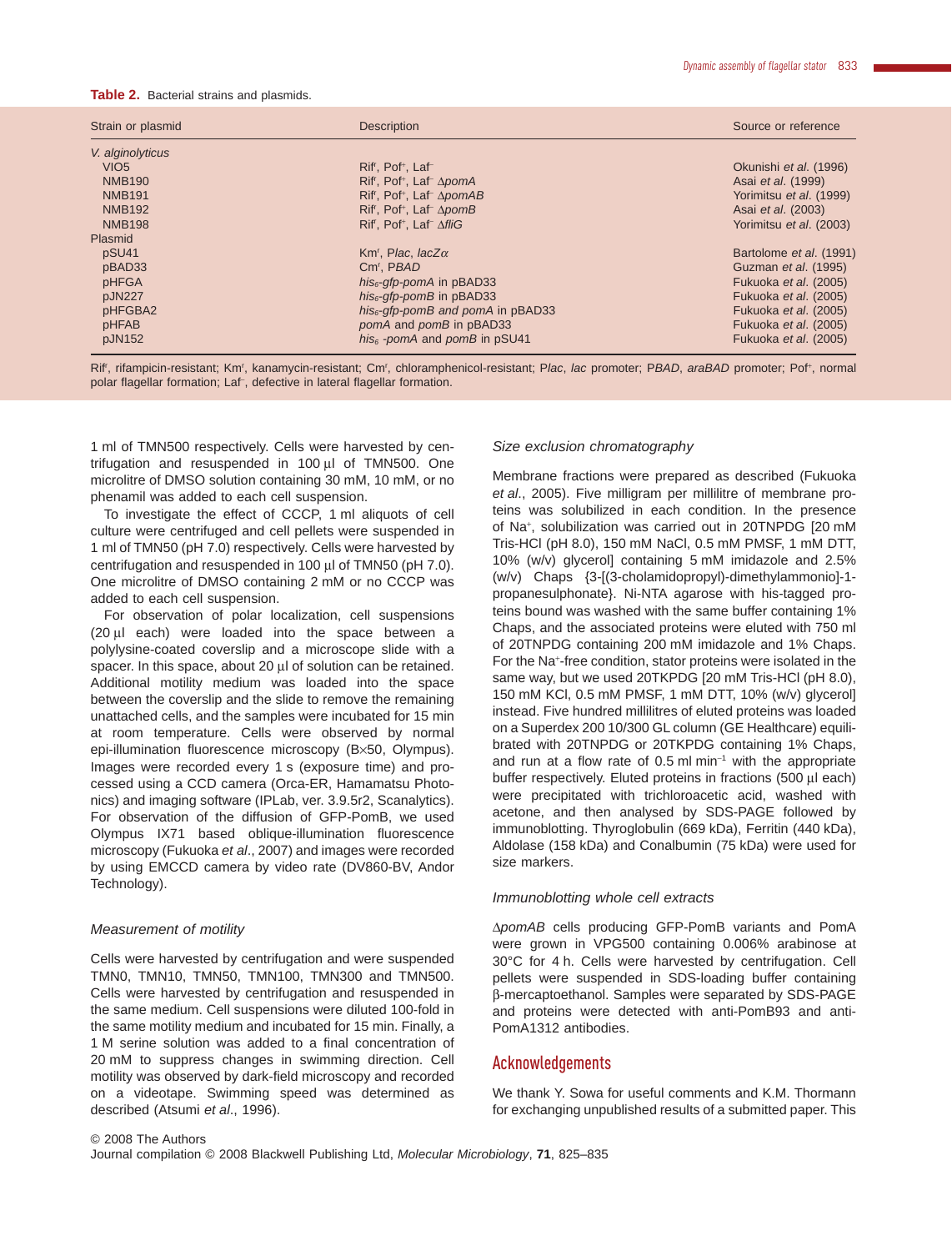work was supported in part by grants-in-aid for scientific research from the Japan Society for the Promotion of Science (to M.H. and S.K.); from the Ministry of Education, Culture, Sports, Science and Technology of Japan (to A.I.); and from the Japan Science and Technology Agency (to M.H., S.K. and A.I.).

# References

- Armitage, J.P., and Evans, M.C.W. (1985) Control of the proton motive force in *Rhodopseudomonas sphaeroides* in the light and dark and its effect on the initiation of flagellar rotation. *Biochimica Biophysica Acta* **806:** 42–55.
- Asai, Y., Kawagishi, I., Sockett, E., and Homma, M. (1999) Hybrid motor with the H<sup>+</sup>-and Na<sup>+</sup>-driven components can rotate *Vibrio* polar flagella by using sodium ions. *J Bacteriol* **181:** 6332–6338.
- Asai, Y., Yakushi, T., Kawagishi, I., and Homma, M. (2003) lon-coupling determinants of Na<sup>+</sup>-driven and H<sup>+</sup>-driven flagellar motors. *J Mol Biol* **327:** 453–463.
- Atsumi, T., Sugiyama, S., Cragoe, E.J., Jr, and Imae, Y. (1990) Specific inhibition of the Na<sup>+</sup> -driven flagellar motors of alkalophilic *Bacillus* strains by the amiloride analog phenamil. *J Bacteriol* **172:** 1634–1639.
- Atsumi, T., Maekawa, Y., Yamada, T., Kawagishi, I., Imae, Y., and Homma, M. (1996) Effect of viscosity on swimming by the lateral and polar flagella of *Vibrio alginolyticus*. *J Bacteriol* **178:** 5024–5026.
- Bartolome, B., Jubete, Y., Martínez, E., and de la Cruz, F. (1991) Construction and properties of a family of pACYC184-derived cloning vectors compatible with pBR322 and its derivatives. *Gene* **102:** 75–78.
- Blair, D.F. (2003) Flagellar movement driven by proton translocation. *FEBS Lett* **545:** 86–95.
- Blair, D.F., Kim, D.Y., and Berg, H.C. (1991) Mutant MotB proteins in *Escherichia coli*. *J Bacteriol* **173:** 4049–4055.
- Braun, T.F., Poulson, S., Gully, J.B., Empey, J.C., Van W.S., Putnam, A., and Blair, D.F. (1999) Function of proline residues of MotA in torque generation by the flagellar motor of *Escherichia coli*. *J Bacteriol* **181:** 3542–3551.
- Evans, M.C.W., and Armitage, J. (1985) Initiation of flagellar rotation in *Rhodopseudomonas sphaeroides*. Evidence for the direct interaction of anionic uncouplers with the flagellar motor. *FEBS Lett* **186:** 93–97.
- Fukuoka, H., Yakushi, T., Kusumoto, A., and Homma, M. (2005) Assembly of motor proteins, PomA and PomB, in the Na<sup>+</sup> -driven stator of the flagellar motor. *J Mol Biol* **351:** 707–717.
- Fukuoka, H., Sowa, Y., Kojima, S., Ishijima, A., and Homma, M. (2007) Visualization of functional rotor proteins of the bacterial flagellar motor in the cell membrane. *J Mol Biol* **367:** 692–701.
- Fung, D.C., and Berg, H.C. (1995) Powering the flagellar motor of *Escherichia coli* with an external voltage source. *Nature* **375:** 809–812.
- Guzman, L.M., Belin, D., Carson, M.J., and Beckwith, J. (1995) Tight regulation, modulation, and high-level expression by vectors containing the arabinose pBAD promoter. *J Bacteriol* **177:** 4121–4130.
- Hosking, E.R., Vogt, C., Bakker, E.P., and Manson, M.D.

(2006) The *Escherichia coli* MotAB proton channel unplugged. *J Mol Biol* **364:** 921–937.

- Kane, P.M., and Smardon, A.M. (2003) Assembly and regulation of the yeast vacuolar H<sup>+</sup> -ATPase. *J Bioenerg Biomembr* **35:** 313–321.
- Kojima, S., and Blair, D.F. (2001) Conformational change in the stator of the bacterial flagellar motor. *Biochemistry* **40:** 13041–13050.
- Kojima, S., and Blair, D.F. (2004) Solubilization and purification of the MotA/MotB complex of *Escherichia coli*. *Biochemistry* **43:** 26–34.
- Kojima, S., Asai, Y., Atsumi, T., Kawagishi, I., and Homma, M. (1999) Na<sup>+</sup>-driven flagellar motor resistant to phenamil, an amiloride analog, caused by mutations in putative channel components. *J Mol Biol* **285:** 1537–1547.
- Kojima, S., Shinohara, A., Terashima, H., Yakushi, T., Sakuma, M., Homma, M., *et al.* (2008) Structural insight into the stator assembly revealed by the crystal structure of MotY. *Proc Natl Acad Sci USA* **105:** 7696–7701.
- Leake, M.C., Chandler, J.H., Wadhams, G.H., Bai, F., Berry, R.M., and Armitage, J.P. (2006) Stoichiometry and turnover in single, functioning membrane protein complexes. *Nature* **443:** 355–358.
- Macnab, R. (1996) Flagela and motility. In Escherichia coli *and* Salmonella. Neidhardt, F.C. (chief-ed.). Washington, DC: American Society for Microbiology*,* pp. 123–145.
- Okabe, M., Yakushi, T., and Homma, M. (2005) Interactions of MotX with MotY and with the PomA/PomB sodium ion channel complex of the *Vibrio alginolyticus* polar flagellum. *J Biol Chem* **280:** 25659–25664.
- Okunishi, I., Kawagishi, I., and Homma, M. (1996) Cloning and characterization of *motY*, a gene coding for a component of the sodium-driven flagellar motor in *Vibrio alginolyticus*. *J Bacteriol* **178:** 2409–2415.
- Paulick, A., Koerdt, A., Lassak, J., Huntley, S., Wilms, I., Narberhaus, F., and Thormann, K.M. (2009) Two different stator systems drive a single polar flagellum in*Shewanella oneidensis* MR-1. *Mol Microbiol* **71:** 836–850.
- Reid, S.W., Leake, M.C., Chandler, J.H., Lo, C.J., Armitage, J.P., and Berry, R.M. (2006) The maximum number of torque-generating units in the flagellar motor of *Escherichia coli* is at least 11. *Proc Natl Acad Sci USA* **103:** 8066–8071.
- Sato, K., and Homma, M. (2000) Multimeric structure of PomA, the Na<sup>+</sup>-driven polar flagellar motor component of *Vibrio alginolyticus*. *J Biol Chem* **275:** 20223–20228.
- Sowa, Y., Rowe, A.D., Leake, M.C., Yakushi, T., Homma, M., Ishijima, A., and Berry, R.M. (2005) Direct observation of steps in rotation of the bacterial flagellar motor. *Nature* **437:** 916–919.
- Terashima, H., Fukuoka, H., Yakushi, T., Kojima, S., and Homma, M. (2006) The *Vibrio* motor proteins, MotX and MotY, are associated with the basal body of Na<sup>+</sup>-driven flagella and required for stator formation. *Mol Microbiol* **62:** 1170–1180.
- Yakushi, T., Maki, S., and Homma, M. (2004) Interaction of PomB with the third transmembrane segment of PomA in the Na<sup>+</sup> -driven polar flagellum of *Vibrio alginolyticus*. *J Bacteriol* **186:** 5281–5291.
- Yorimitsu, T., and Homma, M. (2001) Na<sup>+</sup>-driven flagellar motor of *Vibrio*. *Biochim Biophys Acta* **1505:** 82–93.
- Yorimitsu, T., Sato, K., Asai, Y., Kawagishi, I., and Homma,

© 2008 The Authors